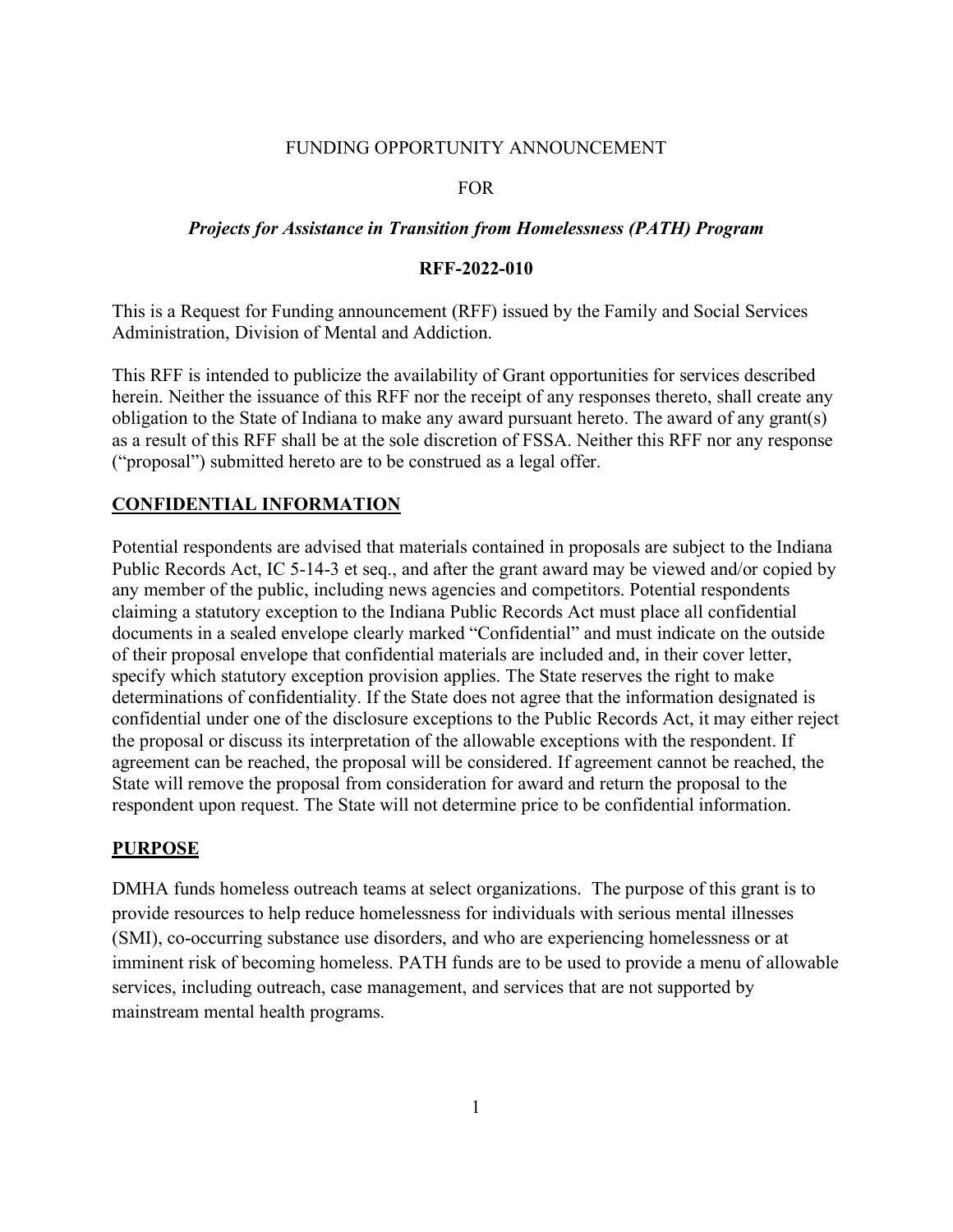### **SCOPE OF PROJECT**

The PATH program was originally authorized by the Stewart B. McKinney Homeless Assistance Amendments Act of 1990 (P.L. 101.645) and has been reauthorized under Section 521 of the Public Health Service (PHS) Act, (42 U.S.C. § 290cc-21) as amended, and Section 9004 of the 21st Century Cures Act (P.L. 114-255). The Substance Abuse and Mental Health Services Administration makes funds available for Projects for Assistance in Transition from Homelessness (PATH) grants. The PATH program provides States and Territories with funds for flexible community-based services for persons with serious mental illnesses who are homeless or at imminent risk of becoming homeless. Further information on PATH is available at the SAMHSA website [https://www.samhsa.gov/homelessness-programs-resources/grant-programs](https://www.samhsa.gov/homelessness-programs-resources/grant-programs-services/path)[services/path.](https://www.samhsa.gov/homelessness-programs-resources/grant-programs-services/path) Applicants are encouraged to visit that site as they prepare the proposal.

DMHA is the state agency that receives funds from the PATH grant. This grant enables DMHA to fund homeless outreach teams at various organizations around the state. SAMHSA is encouraging regular competitive applications for the teams and a recommendation of a recent monitoring visit supported and reiterated that encouragement.

## *Grant Funds*

Grantees must use SAMHSA grant funds only for services to individuals who are not covered by public or commercial health insurance programs, individuals for whom coverage have been formally determined to be unaffordable, or for services that are not sufficiently covered by an individual's health insurance plan. Grantees are expected to facilitate the health insurance application and enrollment process for eligible uninsured clients. Grantees should also consider other systems from which a potential service 6 recipient may be eligible for services (e.g., the Veterans Health Administration, senior services), if appropriate for and desired by that individual to meet his/her needs. In addition, grantees are required to implement policies and procedures that ensure other sources of funding are utilized first when available for that individual.

### *Behavioral Health for Military Service Members and Veterans*

SAMHSA encourages all recipients to address the behavioral health needs of active-duty military service members, returning veterans, and military families in designing and developing their programs and to consider prioritizing this population for services, where appropriate. SAMHSA encourages all recipients to include housing and behavioral health services to support successful community reentry for incarcerated individuals with SMI.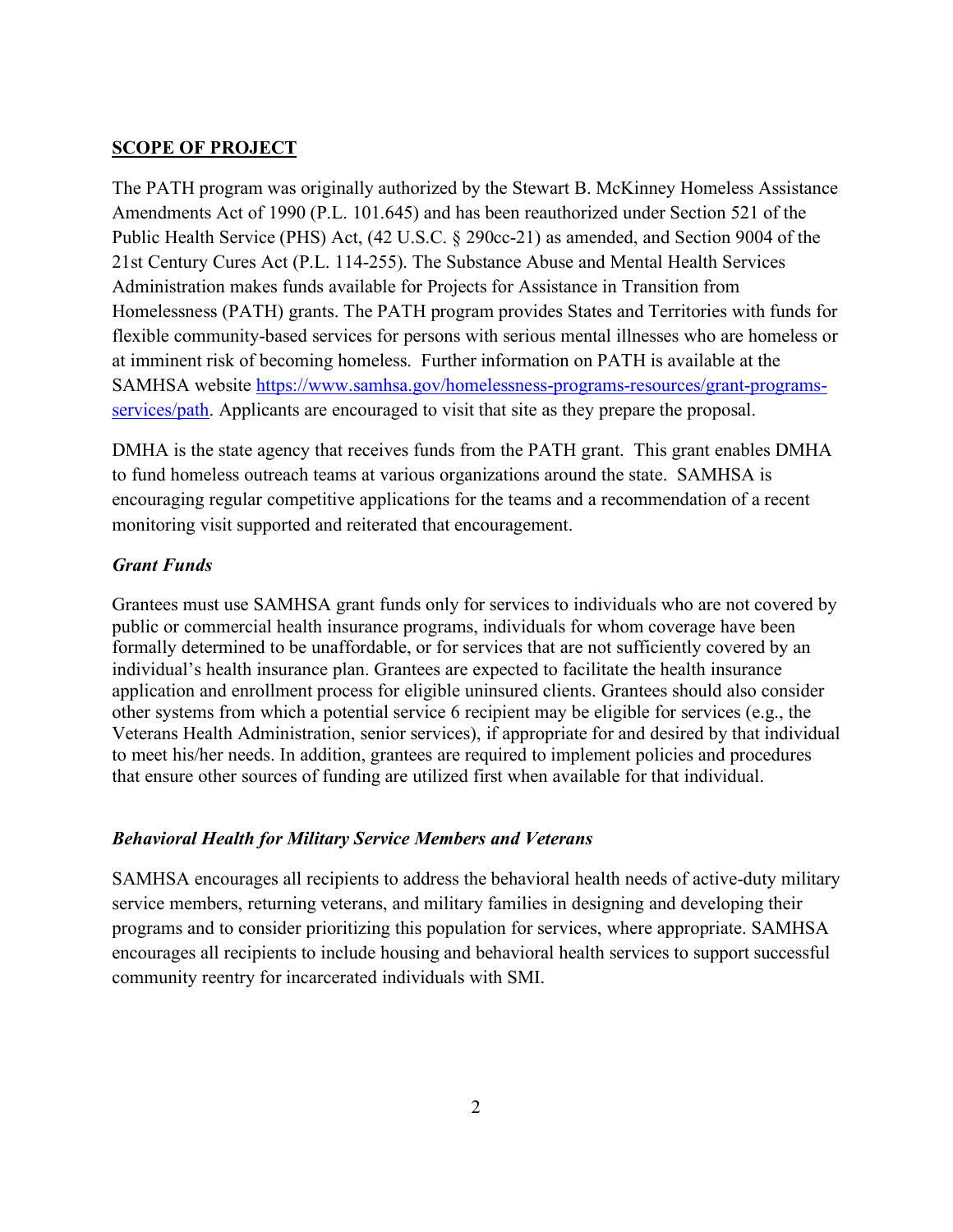## *Tobacco and Nicotine Free Policy*

SAMHSA strongly encourages all recipients to adopt a tobacco/nicotine inhalation (vaping) product-free facility/grounds policy and to promote abstinence from all tobacco products (except in regard to accepted tribal traditions and practices).

## *Disaster Preparedness and Emergency Planning*

When disaster strikes, over-extended systems must work to meet the needs of the impacted population, including individuals experiencing homelessness. Prior planning and a coordinated response which reaches across agencies and systems can advance recovery from disasters. PATH recipients are encouraged to design, review, update, and test their emergency response plans in consideration of continuity of care needs for people experiencing homelessness and who have a SMI and/or COD. PATH recipients are also encouraged to review current emergency services plans in collaboration with key stakeholders across shelter providers, housing agencies, mental health, substance use, and emergency management services - and where not present, propose for inclusion specific provisions that would address and/or ensure continuity of services during and immediately following a disaster for people experiencing homelessness. Ultimately, the goal is to advance homeless and emergency services coordination and community resiliency following disasters

# **COMPENSATION**

DMHA is interested in funding several homeless outreach teams in various locations around the state. The PATH award to Indiana for FFY 2022 is \$1,011,504. **This announcement is a request for funding proposals and is not to be construed as an offer to fund. The funding of the teams will be limited by the amount of the state PATH award. Negotiations on the budget may take place in order for the selection team to make full and best use of the PATH award.** 

DMHA is seeking to award funding for ten organizations for FFY 2022. The total funding awarded for each organization will be determined by the scope of each project and the intended use of PATH funding. There is a match requirement of \$1.00 of non-federal match for every \$3.00 of PATH funds, for each claiming period.

## **TERMS**

Due to the PATH funds being awarded on the federal fiscal year, contracts for the PATH teams will begin September 1, 2022 and end on August 31, 2023.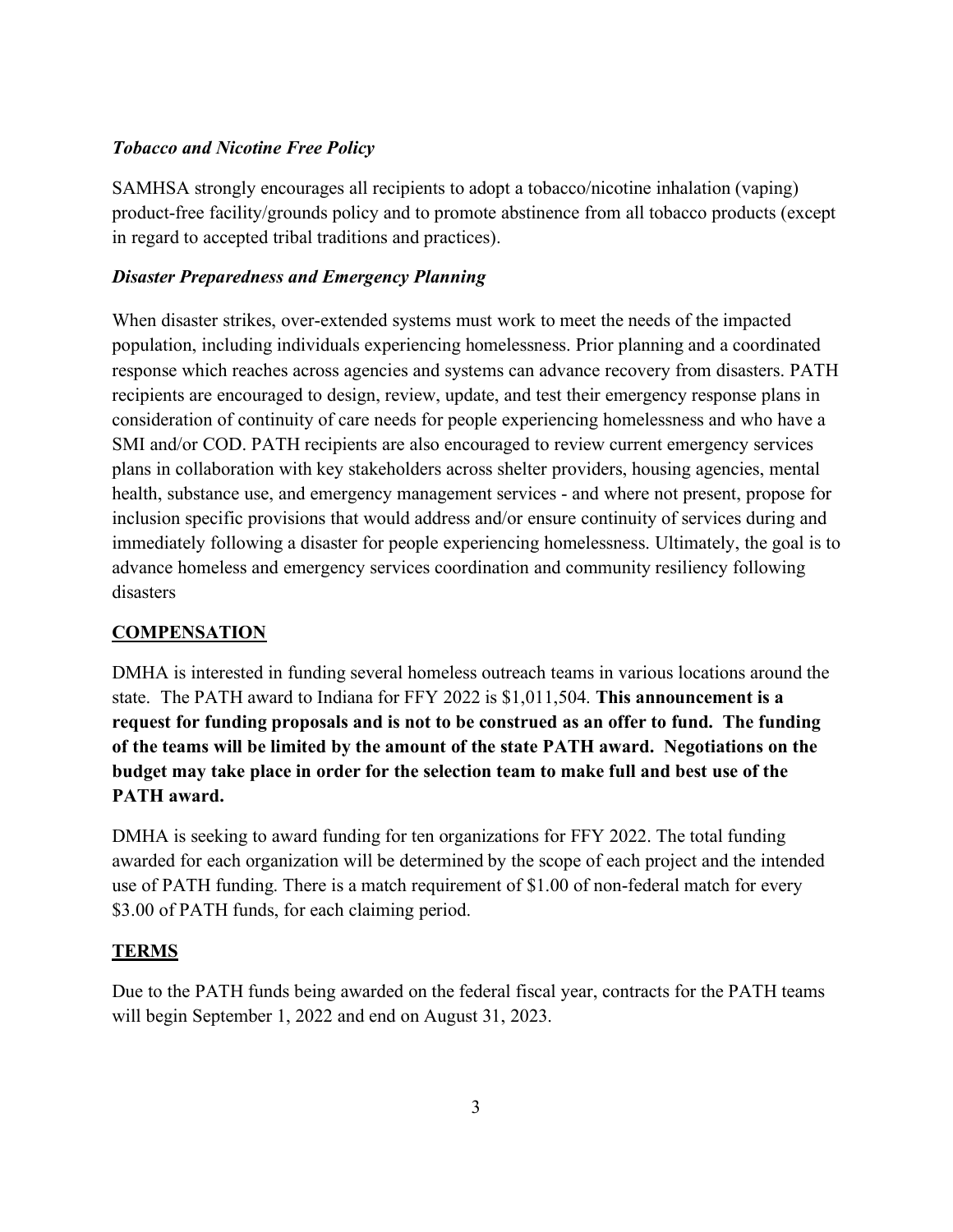# **QUESTIONS**

Any questions regarding this RFF must be submitted in **electronic email** to [Jenna.Ward@FSSA.in.gov](mailto:Jenna.Ward@FSSA.in.gov) no later than Noon Eastern Standard Time on *April 14, 2022.* Please keep questions brief and of high priority. Please utilize the following subject heading for emails regarding questions:

# *Questions: Project for Assistance in Transition from Homelessness*

All inquiries are only to be sent to *Jenna Ward* and are not to be directed to any other staff member of FSSA. Such action may disqualify respondent from further consideration for a grant as a result of this FOA.

## **TIMELINE**

The time frame is as follows:

*\*Subject to change\**

RFF sent to potential applicants: March 31, 2022

RFF questions due: April 14, 2022, by noon EST

Proposal due to DMHA: May 6, 2022

Proposal reviews: May 9-13, 2022

Award Notices emailed: May 23, 2022

Scope of Work and budget revisions due: June 10, 2022

Grant effective date: September 1, 2022

## *PROPOSAL SUBMISSION*

Respondents interested in providing these services to FSSA/DMHA should submit proposals in the following manner in electronic format to:

## **Email Address: [Jenna.Ward@FSSA.in.gov](mailto:Jenna.Ward@FSSA.in.gov)**

Proposals, electronic, must be received no later than 5:00 PM Eastern Time on **May 6, 2022.** Proposals received after 5:00 PM will not be considered. Proposals must be delivered in electronic format with all appropriate forms and the subject heading of the electronic mail should state: **"PATH RFF-2022-010". Proposals must be in direct response to the 2022 Funding Opportunity Announcement. Any proposals which do not directly answer** *all* **questions required will not be considered for funding.**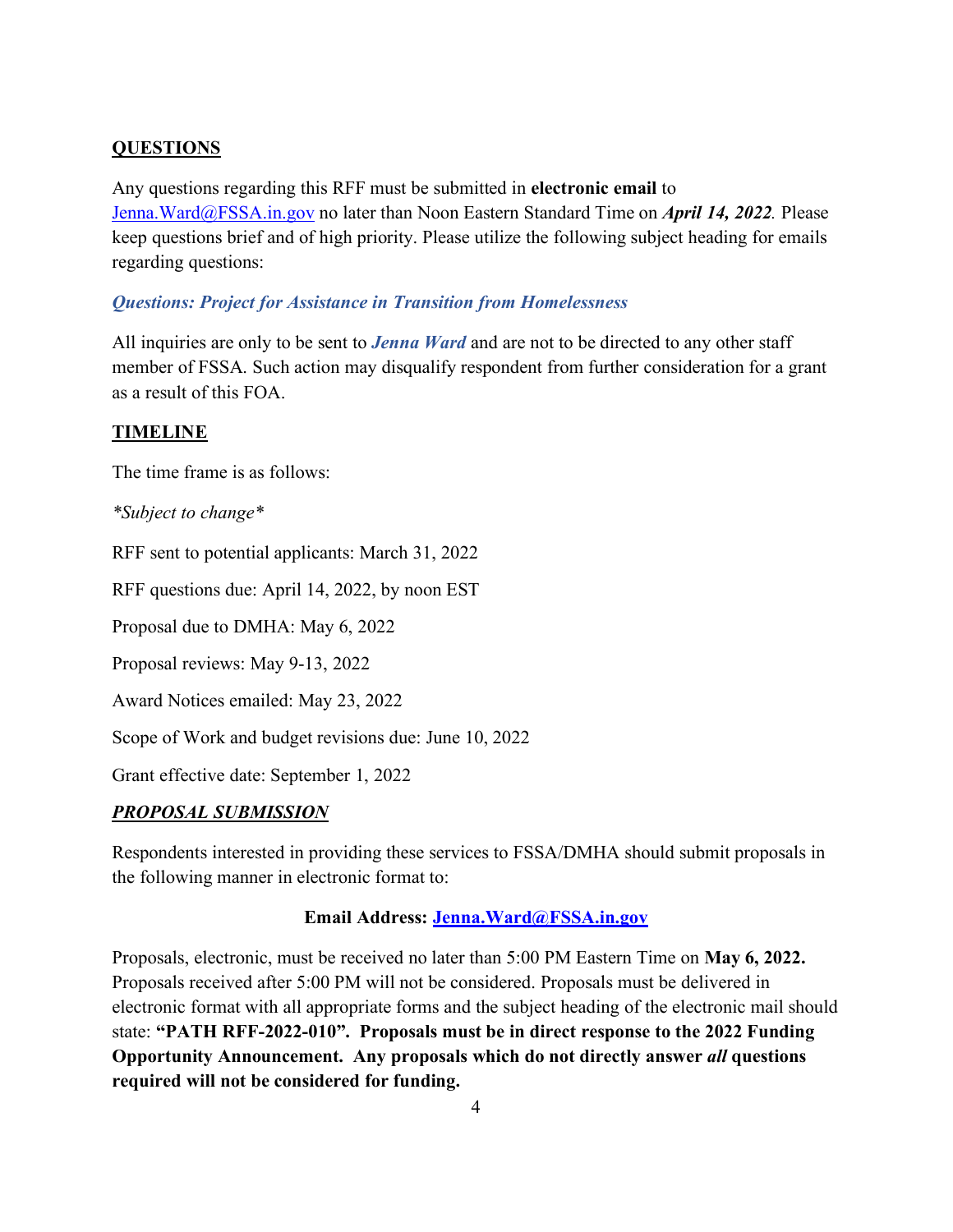## *Selection Process*

Proposals will be reviewed and scored by a committee selected by State PATH Contact (SPC). Each proposal will be read by two or more reviewers, and each reviewer will make recommendations on whether the applicant should be awarded. Final selection of the grant awards will be determined by committee. The procedure for evaluating the proposals against the evaluation criteria will be as follows:

- 1. Each proposal will be evaluated based on the criteria and components of PATH listed in the Application Criteria section and other sections of this RFF.
- 2. Based on the results of the evaluation, the proposals determined to be most advantageous to the target population, considering all of the evaluation factors, may be selected by the State for further action.

# **ELIGIBLE APPLICANTS**

- Community Mental Health Centers (CMHCs) and other social service agencies
- Any nonprofit organization that is qualified as exempt from federal income taxation under 501(c)(3) of the Internal Revenue Code

# **PATH ELIGIBLE SERVICES**

PATH funds must be used to provide the following services to those experiencing homelessness or at imminent risk of becoming homeless:

- Outreach services, including prioritization of those with serious mental illness who are veterans and in danger of becoming homeless.
- Screening and diagnostic treatment services.
- Habilitation and rehabilitation services.
- Community mental health services.
- Alcohol or drug treatment services.
- Referral to and follow through of engagement with primary care health services.
- Staff training, including the training of individuals who work in shelters, mental health clinics, substance use programs, and other sites where individuals who experience homelessness require services.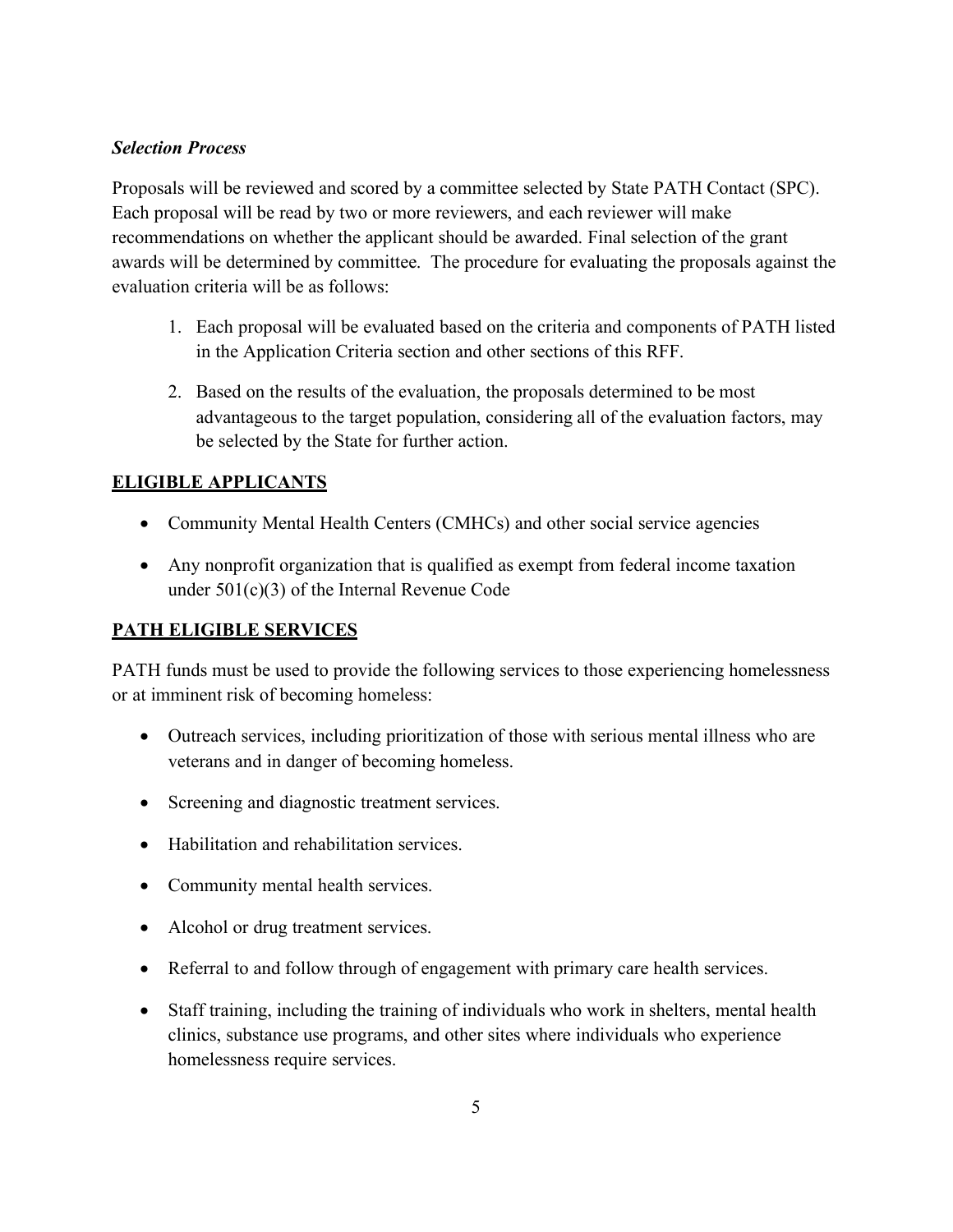- Case management services, including:
	- o Preparing a person-centered plan for the provision of community mental health services to eligible individuals who experience homelessness and reviewing such plan not less than once every 3 months.
	- o Providing assistance in obtaining and coordinating social and maintenance support services for eligible individuals who experience homelessness, including services related to daily living activities, peer support, personal financial planning, transportation and others.
	- o Providing recovery support services such as job training, educational services, and relevant housing services including use of peer providers to help to assure that these services are successfully accessed by individuals experiencing homelessness with serious mental illness(es) and co-occurring disorders.
	- o Providing assistance in obtaining and coordinating income support services, housing assistance, food stamps, and supplemental social security income benefits.
	- $\circ$  Providing representative payee services in accordance with section 1631(a)(2) of the Social Security Act if the eligible individuals who experience homelessness are receiving aid under title XVI of such act and if the applicant is designated by the Secretary to provide such services.

Referring eligible individuals who experience homelessness for such other services as may be appropriate, including:

- Supportive and supervisory services in residential settings including shelters, group homes, supported apartments and other residential settings specifically serving those living with SMI or COD.
- Housing services, as specified in Section 522(b)(10) of the PHS Act, as amended (U.S.C. § 290cc-22(b), including:
	- o Minor renovation, expansion, and repair of housing
	- o Planning of housing
	- o Technical assistance in applying for housing assistance
	- o Improving the coordination of housing services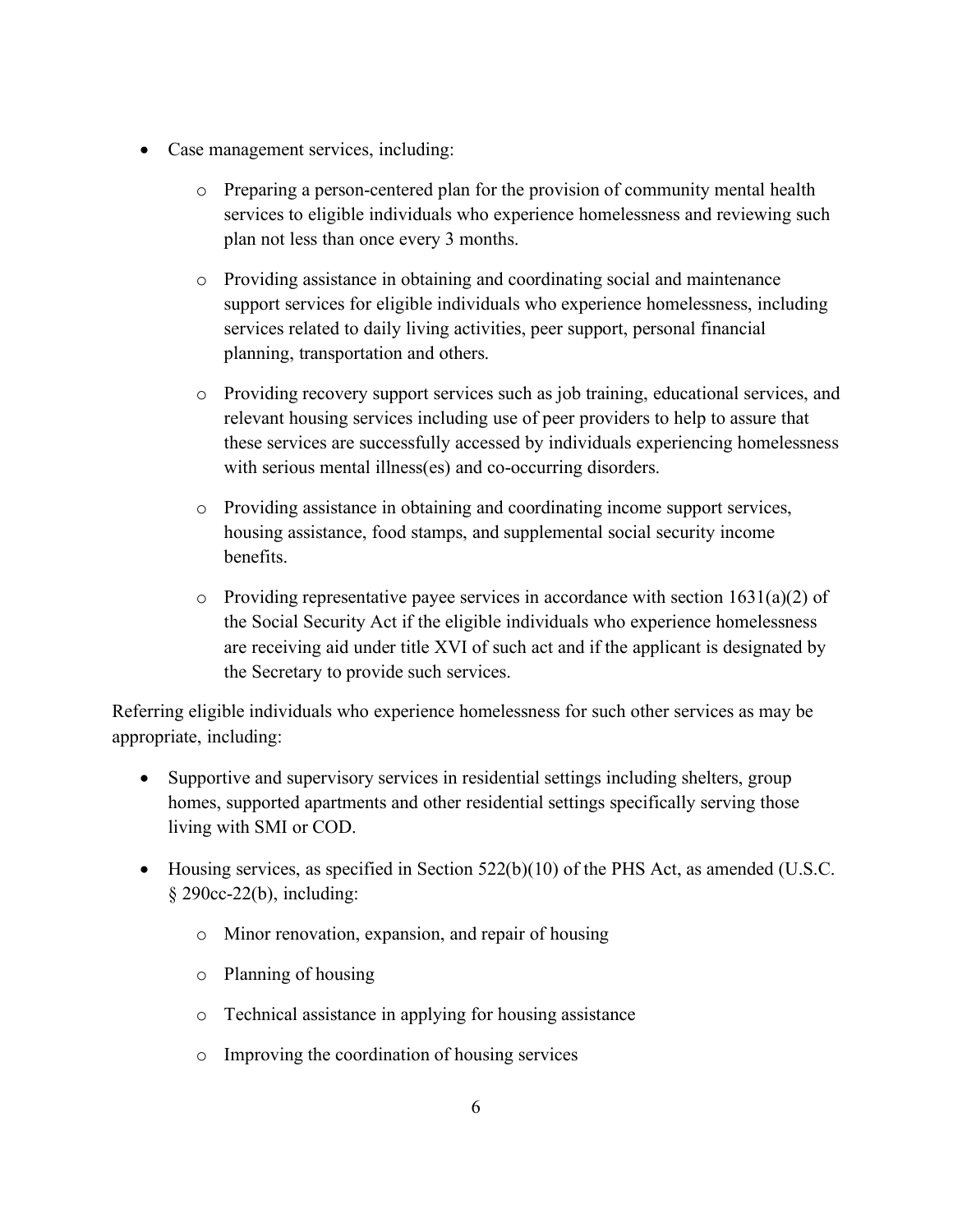- o Security deposits
- o Costs associated with matching eligible individuals who are experiencing homelessness with appropriate housing situations
- o One-time rental payments to prevent eviction.

Although PATH funds can be used to support this array of services, *applicants are encouraged to use these resources to fund street outreach, case management, and services which are not financially supported by mainstream services and or behavioral health programs.* 

# **FUNDING LIMITATIONS/RESTRICTIONS**

- No more than 20 percent of the federal PATH funds allocated to the state may be expended for eligible housing services, as specified in Section 522(h)(1) of the Public Health Services Act, as amended (42 U.S.C. § 290cc22(h). Grantees must track the costs in this category with records demonstrating the 20 percent cap has not been exceeded.
- Grant funds must only be used for purposes supported by the program.
- Grant funds may not be used:
	- o To support emergency shelters or construction of housing facilities.
	- o Providing inpatient psychiatric treatment.
	- o Providing inpatient substance abuse treatment.
	- o Making cash payments to intended recipients of mental health or substance abuse services; or
	- o Lease arrangements in association with the proposed project utilizing PATH funds beyond the project period nor may the portion of the space leased with PATH funds be used for purposes not supported by the grant.

# **DATA COLLECTION AND PERFORMANCE MEASUREMENT**

All PATH grantees must submit required annual PATH data through the PATH Data Exchange (PDX). PATH provider data reports must be reviewed and approved by the State PATH Contact (SPC) prior to submission. SAMHSA will announce the due date for annual report submission in the fall of 2022. An annual report from PDX is required. SPC may require quarterly reports in PDX. All the data for PDX reports are to be entered in PATH PDX site: <https://pathpdx.samhsa.gov/account/login>

All PATH providers should be collecting PATH client data through the Homeless Management Information System (HMIS).

Participation in HMIS provides a platform for coordinating care and improving client access to mainstream programs and housing resources. This practice is effective in reducing duplicative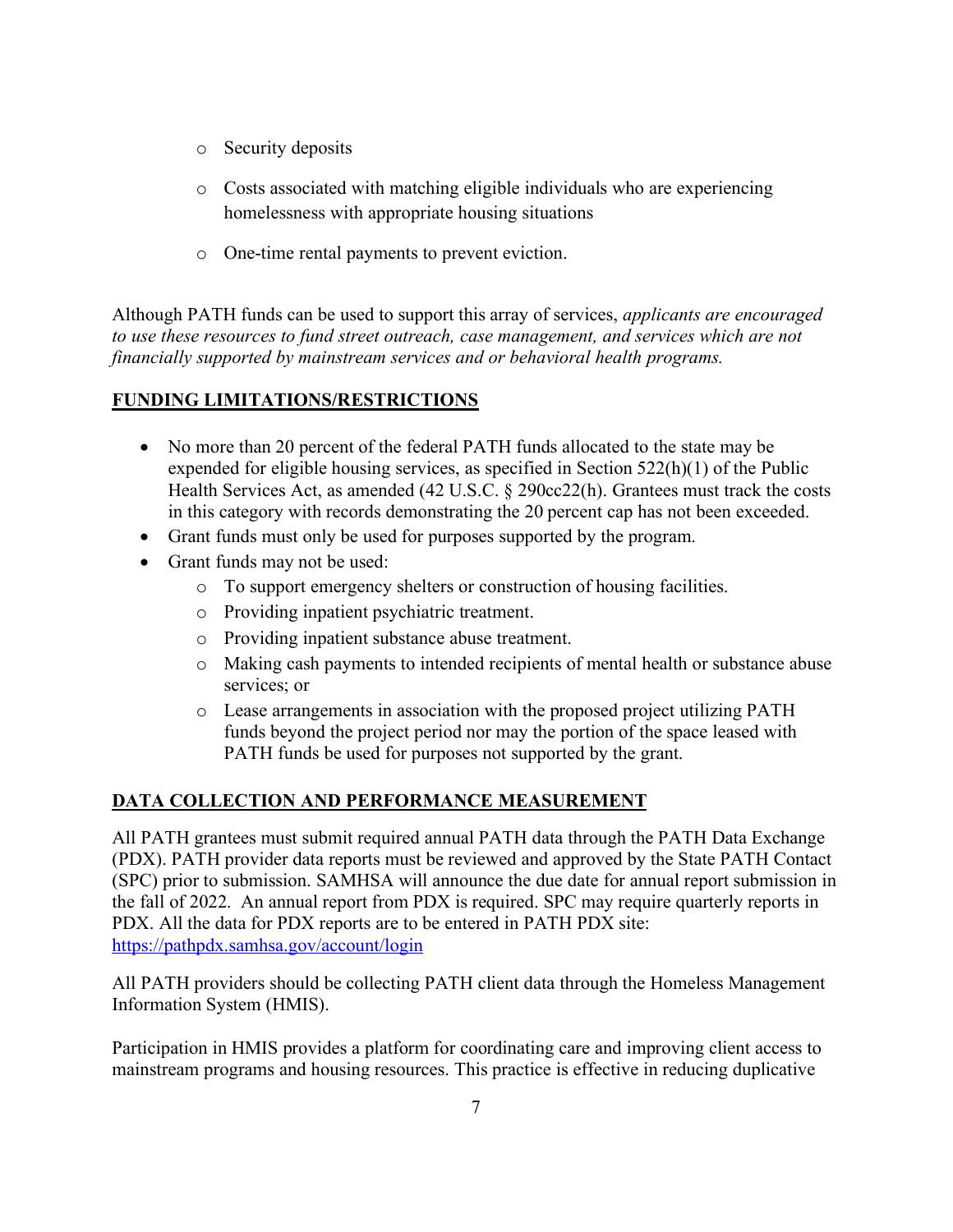intakes by numerous agencies within the Continuum of Care (CoC), thus increasing productivity and reducing service costs. It also helps enhance service providers' understanding of clients' needs. Use of HMIS for PATH enables SAMHSA to report reliable and consistent data on the performance of the PATH program. SAMHSA will continue to partner with HUD to support states and providers in collecting data through HMIS.

### *Technical Assistance*

SAMHSA will provide technical assistance to states, jointly through the learning community structure, and individually as needed, to support achievement of PATH goals and compliance with federal requirements. States and providers should work with local HMIS administrators to assure that all PATH providers are trained in the use of HMIS.

### *Confidentiality of Alcohol and Drug Abuse Patient Records*

States are reminded that compliance with applicable federal and state health information confidentiality regulations, including the regulations governing the Confidentiality of Alcohol and Drug Abuse Patient Records, 42 CFR Part 2, is required when submitting information in HMIS or other electronic health record system. 42 CFR Part 2 contains certain requirements for the disclosure of information by substance use disorder treatment programs; most notably, client consent is required for disclosures, with some limited exceptions.

42 CFR Part 2 applies to all federally funded individuals or entities that "hold themselves out as providing, and provide, alcohol or drug abuse diagnosis, treatment or treatment referral." A program is federally funded if it:

- Is authorized, licensed, certified, or registered by the federal government, AND
- Receives federal funds in any form, even if the funds do not directly pay for the alcohol or drug use services, OR
- Is assisted by the Internal Revenue Service through a grant of tax-exempt status or allowance of tax deductions for contributions; OR is authorized to conduct business by the federal government; OR is conducted directly by the federal government.

### **Government Performance and Results Act (GPRA)**

SAMHSA has initiated several activities to increase consistent and reliable outcome reporting data for GPRA. Performance data will be reported to the public as part of SAMHSA's Congressional Justification. The following GPRA measures are reported:

- Number of homeless persons contacted.
- Percentage of contacted homeless persons with serious mental illness who become enrolled in services.
- Percentage of enrolled homeless persons in the PATH program who receive community mental health services.
- Number of PATH providers trained on SSI/SSDI Outreach, Access, and Recovery (SOAR) to ensure eligible homeless clients are receiving benefits.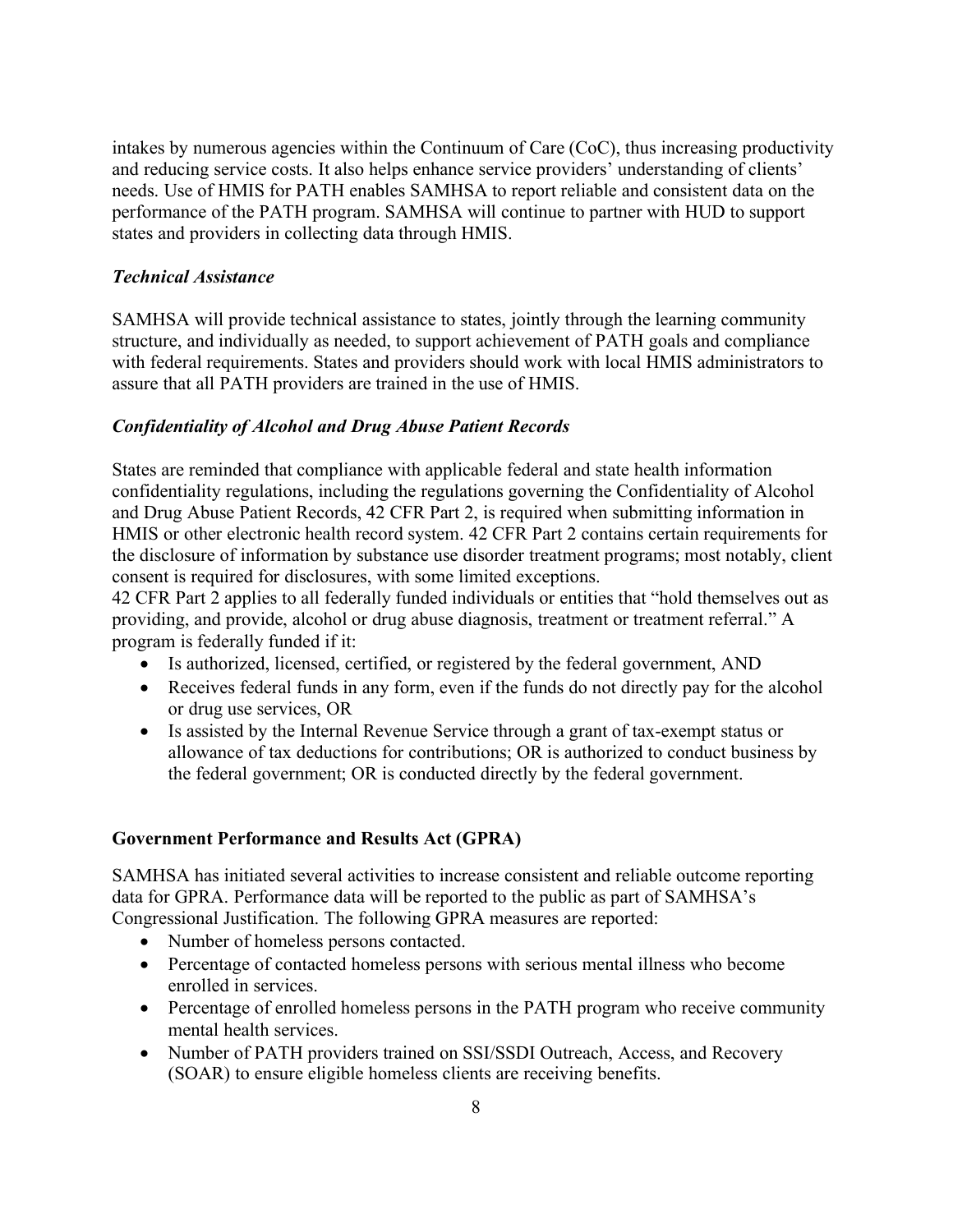In addition, SAMHSA asks that states report data for the following three outcome measures:

- Number of persons referred to and attaining housing.
- Number of persons referred to and attaining mental health services.
- Number of persons referred to and attaining substance abuse services.

## **PROPOSAL**

## *Intended Use Plan*

Format: *It is strongly recommended that the providers prepare their Intended Use Plans and other attached documents using Microsoft Office 2007 products (e.g., Microsoft Word, Microsoft Excel 2007, etc.*). If you do not have access to Microsoft Office 2007 products, you may submit PDF files. Pages should not have printing on both sides. Use a font of Times New Roman 12, line spacing of single space, and all margins (left, right, top, and bottom) of at least one inch each**.** Adhering to these standards will help to ensure the accurate transmission of your document.

Applications should include information on the following items:

- A. **Local Provider Description**  Provide include the following about your organization:
	- a. Name and type of organization
	- b. Indiana region(s) that will be served with PATH funds.
	- c. The amount of PATH funds the organization is requesting.
	- d. Number of individuals contactedEstimate the total number of clients who will be contacted by each provider using PATH funds in FY 2022 and how many will be adults and literally homeless.
	- e. Number of individuals served (enrolled) Estimate the total number of clients who will be enrolled in services by each provider using PATH funds
	- f. Services to be provided using PATH funds.
- B. **Collaboration with HUD CoC Program-** Describe the organization's participation with local HUD CoC recipient(s) and other local planning activities and program coordination initiatives, such as coordinated entry activities. If the organization is not currently working with the CoC(s), briefly explain the approaches to be taken by the organization to collaborate with the CoC(s) in the areas where PATH operates.
- C. **Collaboration with Local Community Organizations** Provide a brief description of partnerships and activities with local community organizations that provide key services (e.g., outreach teams, primary health, mental health, substance use disorder, housing,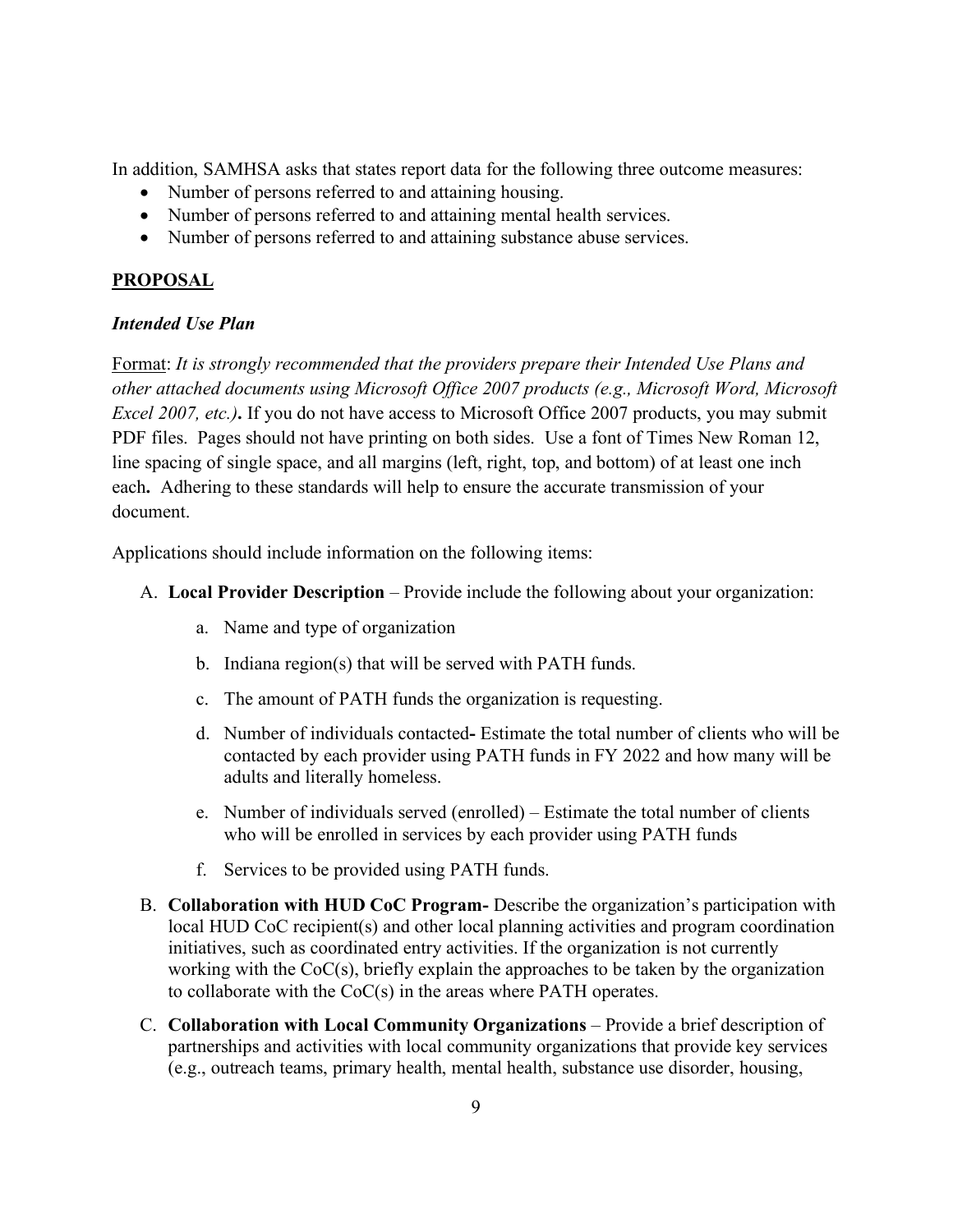employment) to PATH-eligible clients, and describe the coordination of activities and policies with those organizations. Provide specific information about how coordination with other outreach teams will be achieved.

- D. **Service Provision** Describe the organization's plan to provide coordinated and comprehensive services to PATH-eligible clients, including:
	- a. How the services to be provided using PATH funds will align with PATH goals and maximize serving the most vulnerable adults who are literally and chronically homeless, including those with serious mental illness who are veterans and experiencing homelessness, to obtain housing and mental/substance use disorder treatment services and community recovery supports necessary to assure success in long-term housing.
	- b. Any gaps that exist in the current service systems.
	- c. A brief description of the current services available to clients who have both a serious mental illness and a substance use disorder.
	- d. A brief description of how PATH eligibility is determined, when enrollment occurs, and how eligibility is documented for PATH enrolled clients
- E. **Data** Describe the provider's participation in HMIS and describe plans for continued training and how providers will support new staff.
- F. **Housing** Indicate the strategies that will be used for making suitable housing available for PATH clients (i.e., indicate the type of housing provided and the name of the agency).
- G. **Staff Information** Describe how staff providing services to the population of focus will be sensitive to age, gender, disability, lesbian, gay, bisexual, and transgender, racial/ethnic, and differences of clients. Describe the extent to which staff receive periodic training in cultural competence and health disparities.
- H. **Client Information** Describe the demographics of the client population, the projected number of adult clients to be contacted and enrolled, and the percentage of adult clients to be served using PATH funds who are literally homeless.
- I. **Consumer Involvement** Describe how individuals who experience homelessness and have serious mental illness, and their family members, will be meaningfully involved at the organizational level in the planning, implementation, and evaluation of PATH-funded services. For example, indicate whether individuals who are PATH-eligible are employed as staff or volunteers or serve on governing or formal advisory boards. See Appendix I – Guidelines for Consumer and Family Participation.
- J. **Budget Narrative** Provide a budget and budget justification that includes the local-area provider's use of PATH funds. Please see Appendix A for example of budget narrative.